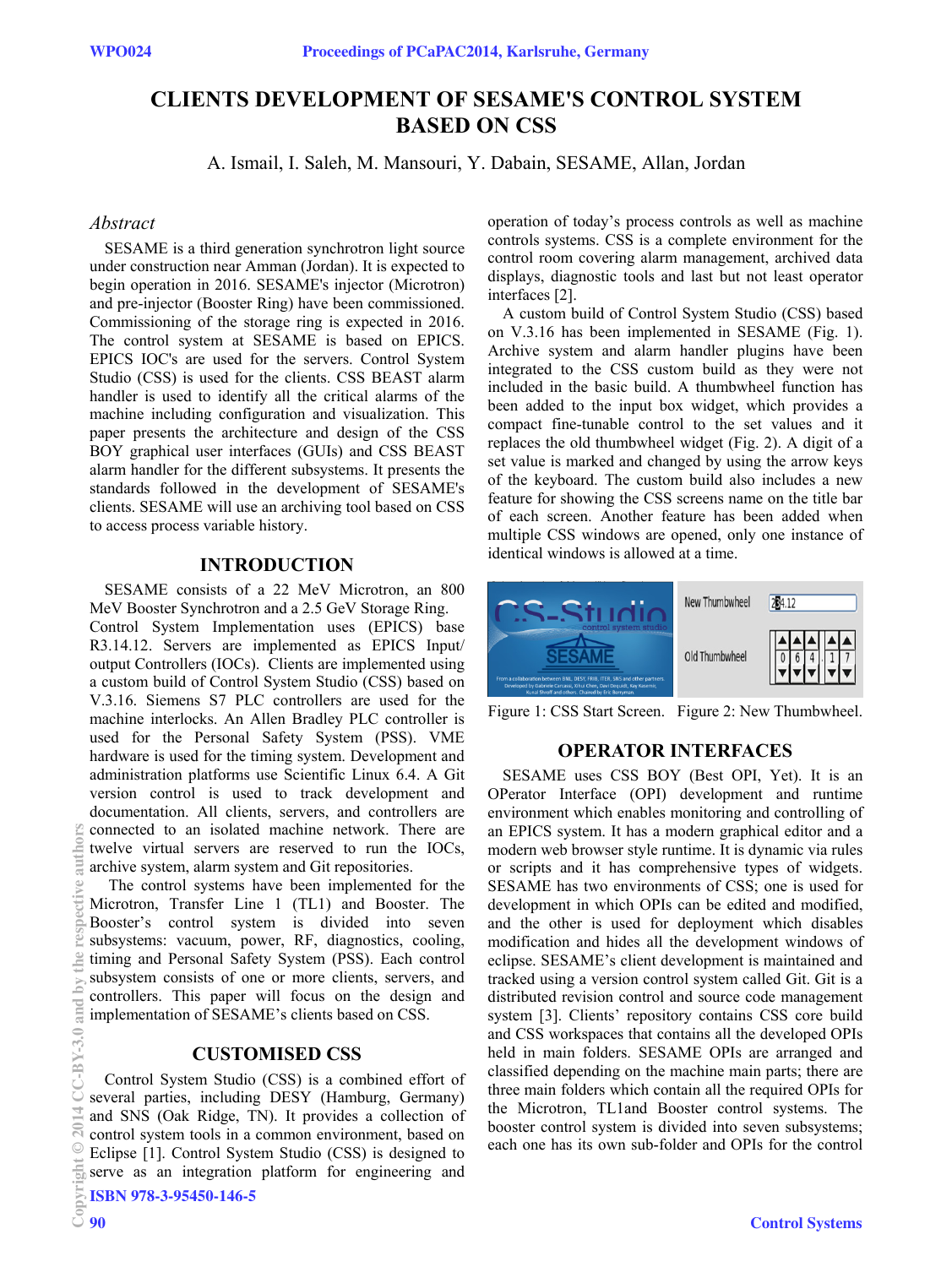system. The Microtron and the TL1 also have their subsystems.

SESAME's main OPI (Fig. 3) represents a launcher which can access all of the subsystems of the machine each on a separate OPI window. Each subsystem can be monitored and controlled using its specific OPI. The main OPI has different action buttons which are connected to different OPIs specified for the subsystems.

| Main Menu - CS-Studio<br>$\Box$<br>$\mathbf{\times}$ |                                                      |  |  |  |  |  |  |
|------------------------------------------------------|------------------------------------------------------|--|--|--|--|--|--|
| <b>Ed Main Menu &amp;</b>                            | $= 0$                                                |  |  |  |  |  |  |
|                                                      | <b>Main Control System</b>                           |  |  |  |  |  |  |
| Microtron Control System                             |                                                      |  |  |  |  |  |  |
| Operation                                            | <b>Actuating Motors</b>                              |  |  |  |  |  |  |
| Analog Signals                                       | Trim Coils                                           |  |  |  |  |  |  |
| Main Magnet PS                                       |                                                      |  |  |  |  |  |  |
| Transfer Line (1) Control System                     |                                                      |  |  |  |  |  |  |
| <b>Power Supplies</b>                                | Vacuum                                               |  |  |  |  |  |  |
| Booster Control System                               |                                                      |  |  |  |  |  |  |
| Vacuum                                               | <b>RF</b>                                            |  |  |  |  |  |  |
| <b>Power Supplies</b>                                | Diagnostics                                          |  |  |  |  |  |  |
| Cooling                                              | Timing                                               |  |  |  |  |  |  |
| Profiles                                             |                                                      |  |  |  |  |  |  |
|                                                      | /home/control/nfs/burt/ramping-fu   Use Current Time |  |  |  |  |  |  |
| Save Profile                                         | <b>Restore Profile</b>                               |  |  |  |  |  |  |
| Tools                                                |                                                      |  |  |  |  |  |  |
| Archiver                                             | Alarm Handler                                        |  |  |  |  |  |  |
| <b>Window Profiles</b>                               |                                                      |  |  |  |  |  |  |
|                                                      | $\circ$                                              |  |  |  |  |  |  |
| Save Profile                                         | <b>Restore Profile</b>                               |  |  |  |  |  |  |
| Machines Manager                                     | Close                                                |  |  |  |  |  |  |

Figure 3: Main OPI.

The main OPI includes other action buttons connected to different functions such as:

- Profiles Save/Restore: Based on BURT (Back Up and Restore Tool) which is a tool for saving the current state of a list of Process Variables (PVs) at a given moment and restoring them at a later date [4]. It is regularly used by the operators.
- Window Profiles Manager: It is a python script, developed by SESAME, running under CSS which can open, move and close windows according to a previously saved windows workspace profile. A window profile contains the list of open windows and their OPI file paths, macros used in these windows and their screen positions.
- Machines Manager: It is an EPICS IOC developed by SESAME to manage different machines and IOCs. It can enable/disable IOCs, synchronize IOCs with the repository and monitor the uptime, free RAM, free space and the average load of the IOCs.
- Archive system and alarm handler can also be accessed from the main OPI.

## **SESAME OPI STANDARDS**

SESAME started using standards for the design and the layout of different OPIs. These standards will give the operators simpler and clearer view to the OPIs. Standards are used for windows, widgets and colors. Figure 4 shows an example how these standards are applied.

|                          |                                | <b>TL1 Control System</b><br><b>Power Supplies Overview</b> |                          |                                                                      |                                                           |  |  |  |
|--------------------------|--------------------------------|-------------------------------------------------------------|--------------------------|----------------------------------------------------------------------|-----------------------------------------------------------|--|--|--|
|                          |                                | Voltage<br>(Get)                                            | Current<br>(Get)         | Current<br>(Set)                                                     | Enable                                                    |  |  |  |
| Corrector Power Supplies |                                |                                                             |                          |                                                                      |                                                           |  |  |  |
| Corrector 1              | $\boldsymbol{\mathsf{x}}$<br>Y | 0.01V<br>0.00V                                              | $+0.000A$<br>$+0.000A$   | 0.00<br>$+$<br>$\qquad \qquad +$<br>0.00                             | O <sub>n</sub><br>۰<br>Off<br>O <sub>n</sub><br>Off<br>۰. |  |  |  |
| Corrector 2              | $\bullet$ x<br>Y               | 4.15V<br>6.84V                                              | $+0.310A$<br>$+0.510A$   | 0.31<br>$+$<br>$^{\mathrm{+}}$<br>0.51                               | O <sub>n</sub><br>Off<br>u,<br><b>On</b><br>Off<br>۰.     |  |  |  |
| Corrector 3              | $\times$<br>Y                  | 6.45V<br>2.46V                                              | $+0.479A$<br>$+0.181A$   | 0.48<br>$\ddot{}$<br>0.18<br>$\overline{+}$                          | <b>On</b><br>o.<br>Off<br>On<br>۰.<br>Off                 |  |  |  |
| Corrector 4              | $\times$<br>Y                  | 11.31V<br>2.70V                                             | $-2.620A$<br>0.601A<br>٠ | 2.62<br>$\overline{\phantom{a}}$<br>0.60<br>$\overline{\phantom{a}}$ | O <sub>n</sub><br>Off<br>۰.<br>On<br>۰.<br>Off            |  |  |  |

#### Figure 4: OPI for the TL1 Power Supplies.

Windows

- Name property must be set (which is used as a window's title).
- Same background color specified in color.def should be used.
- Header should be white color. It should contain SESAME's logo and a window's title.

Widgets

- Text Update: This widget is usually used for monitoring getter values. It should have a transparent background. Its border style should be Etched Style.
- Text Input: This widget is mainly used for setting PV values. It should have the system's default background color. Its style should be Native. Thumb Wheel Mode should be set if the value is numeric.
- LED: This widget is used to show devices on/off state, interlocks, limit switches and possibly other Boolean signals. Its color should convey the type of signal shown according to the color standards. Its size should be 20x20 pixels.
- Switch (custom widget): It is used mainly to turn devices on and off, although it can also be used for other stuff (e.g. valve open/close command).

Colors

- Color definitions are present in the file color.def within the workspace. This file contains mappings between names and colors, defined as rgb values.
- Current listing in color.def is shown in Table 1.

| color.def listing           |         |                            |     |                |  |  |  |  |
|-----------------------------|---------|----------------------------|-----|----------------|--|--|--|--|
| <b>Name</b>                 |         | red   green   blue   color |     |                |  |  |  |  |
| Background                  | 220 220 |                            | 220 | ٠              |  |  |  |  |
| Readonly Background 220 220 |         |                            | 220 | ٠              |  |  |  |  |
| <b>Group Title</b>          | o       | 0                          | 0   |                |  |  |  |  |
| <b>Error Off</b>            | 60      | 20                         | 20  |                |  |  |  |  |
| Frror On                    | 240 5   |                            | 5   |                |  |  |  |  |
| Start Off                   | 20      | 60                         | 20  |                |  |  |  |  |
| Start On                    | 5       | 240                        | 5   |                |  |  |  |  |
| Limit Switch Off            | 60      | 60                         | 20  |                |  |  |  |  |
| Limit Switch On             | 240 240 |                            | 5   | $\blacksquare$ |  |  |  |  |